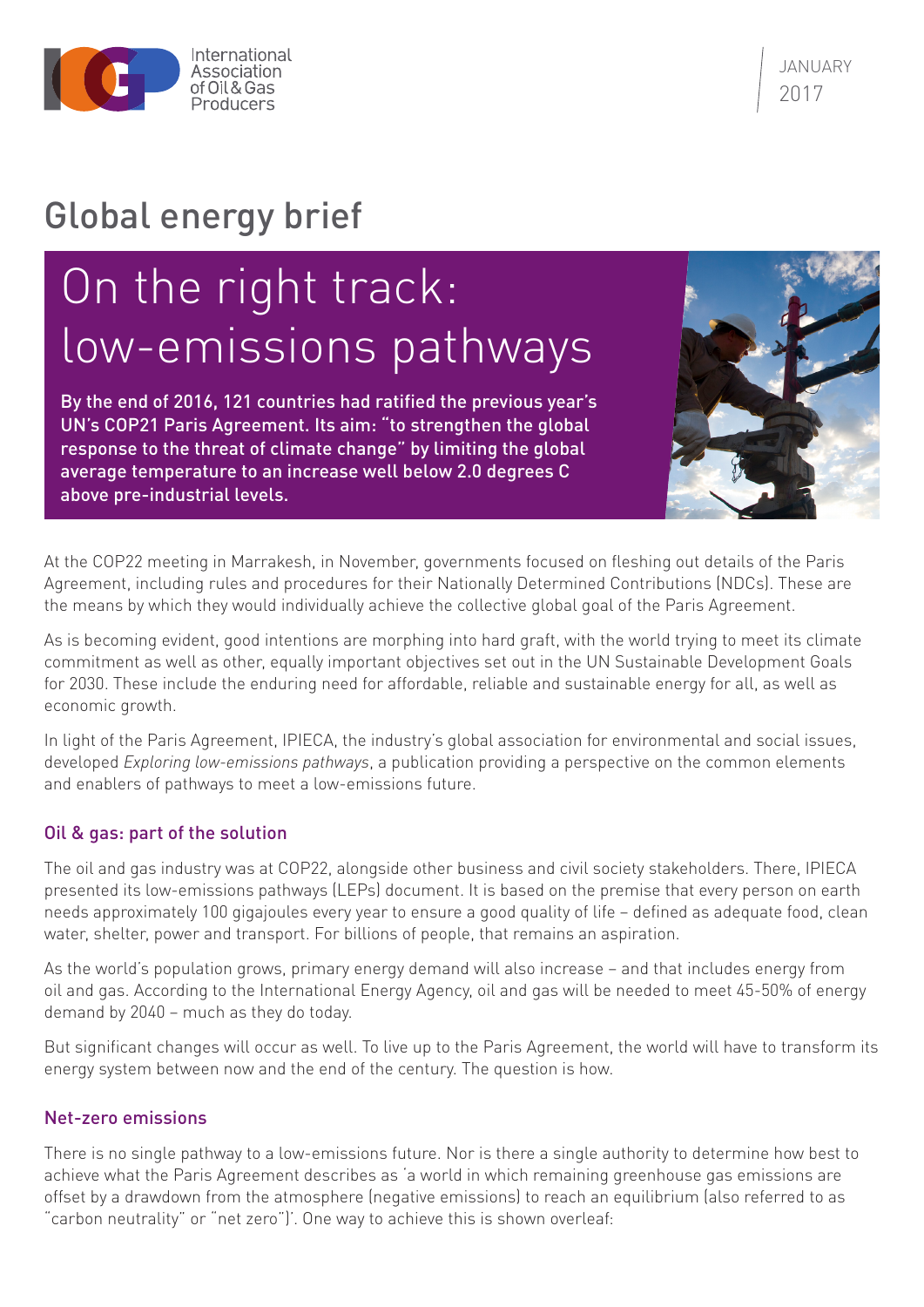



Source: *Exploring low-emissions pathways*, p.4, based on material from Shell International BV (2016). *A better life with a healthy planet; pathways to net-zero emissions.* [www.shell.com/energy-and-innovation/the-energy-future/scenarios/a-better-life-with-a-healthy-planet.html](http://www.shell.com/energy-and-innovation/the-energy-future/scenarios/a-better-life-with-a-healthy-planet.html)

# Common goals; common threads

What is needed for this and any other method to achieve Paris Agreement goals is cooperation and collaboration. Among governments, industry, consumers, NGOs, civil society, and businesses…

…including the oil and gas industry.

Work has already begun. Analysis of the proposals put forward to transform the world's energy system shows three common themes:

- Improving efficiency and saving energy
- Reducing emissions from power generation
- Reducing emissions from remaining end-use sectors

The oil and gas industry can contribute to each of these endeavours – within its own operations and by working with others. Initiatives already underway include the involvement in the World Bank Global Gas Flaring Reduction Partnership, the Global Methane Initiative, the Global Fuel Economy Initiative and an active role in the UN Environment Programme Partnership for Clean Fuels and Vehicles. More widely, the switch from coal to cleaner-burning natural gas in electricity generation is already having a positive impact – by reducing reliance on coal and providing back-up to intermittent sources of energy such as solar (when the sun is not shining) and wind (when the wind fails to blow).

And there is another crucial role the oil and gas industry can play. That is in applying its expertise to carbon capture and storage (CCS) on a larger scale than ever before. CCS is a technology fundamental to achieving many of the low emissions pathways proposed.

CCS is a technology that captures carbon dioxide from power stations or major industrial plants and then injects it deep underground – where it originally came from – for long-term storage. The oil and gas industry has safely used a form of this technique for more than 40 years to enhance oil production.